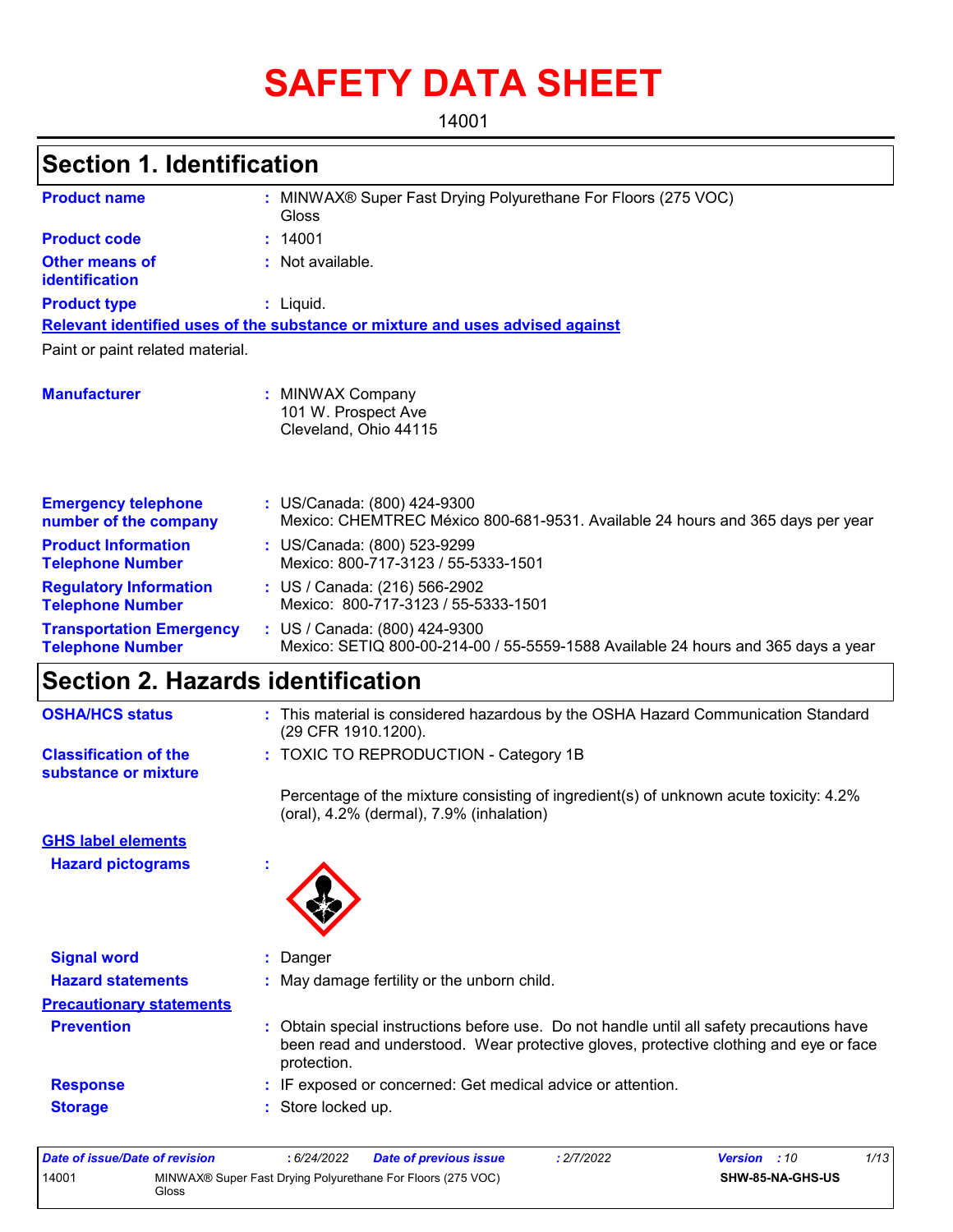# **Section 2. Hazards identification**

| <b>Hazards not otherwise</b><br><b>classified</b> | : None known.                                                                                                                                                                                                                                             |
|---------------------------------------------------|-----------------------------------------------------------------------------------------------------------------------------------------------------------------------------------------------------------------------------------------------------------|
|                                                   | Please refer to the SDS for additional information. Keep out of reach of children. Do not<br>transfer contents to other containers for storage.                                                                                                           |
|                                                   | This product contains a Significant New Use Rule (SNUR) Chemical. Do not allow this<br>product to enter drains, sewers, wastewater treatment systems, groundwater, streams,<br>lakes or ponds. See Environmental Data Sheet (EDS) for additional details. |
| <b>Supplemental label</b><br>elements             | WARNING: This product contains chemicals known to the State of California to cause<br>cancer and birth defects or other reproductive harm. FOR INDUSTRIAL USE ONLY.                                                                                       |
| <b>Disposal</b>                                   | : Dispose of contents and container in accordance with all local, regional, national and<br>international regulations.                                                                                                                                    |

# **Section 3. Composition/information on ingredients**

| Substance/mixture                       | : Mixture        |
|-----------------------------------------|------------------|
| <b>Other means of</b><br>identification | : Not available. |

### **CAS number/other identifiers**

| <b>Ingredient name</b>        | % by weight | <b>CAS number</b> |
|-------------------------------|-------------|-------------------|
| 2-Methoxymethylethoxypropanol | ≤5          | 34590-94-8        |
| l 1-Methvl-2-Pvrrolidone_     | $\leq 4$ .  | 872-50-4          |

Any concentration shown as a range is to protect confidentiality or is due to batch variation.

**There are no additional ingredients present which, within the current knowledge of the supplier and in the concentrations applicable, are classified and hence require reporting in this section.**

**Occupational exposure limits, if available, are listed in Section 8.**

# **Section 4. First aid measures**

| <b>Description of necessary first aid measures</b> |                                                                                                                                                                                                                                                                                                                                                                                                                                                                                                                                                                                                                                                                                                                     |
|----------------------------------------------------|---------------------------------------------------------------------------------------------------------------------------------------------------------------------------------------------------------------------------------------------------------------------------------------------------------------------------------------------------------------------------------------------------------------------------------------------------------------------------------------------------------------------------------------------------------------------------------------------------------------------------------------------------------------------------------------------------------------------|
| <b>Eye contact</b>                                 | : Immediately flush eyes with plenty of water, occasionally lifting the upper and lower<br>eyelids. Check for and remove any contact lenses. Continue to rinse for at least 10<br>minutes. Get medical attention if irritation occurs.                                                                                                                                                                                                                                                                                                                                                                                                                                                                              |
| <b>Inhalation</b>                                  | : Remove victim to fresh air and keep at rest in a position comfortable for breathing. If<br>not breathing, if breathing is irregular or if respiratory arrest occurs, provide artificial<br>respiration or oxygen by trained personnel. It may be dangerous to the person providing<br>aid to give mouth-to-mouth resuscitation. Get medical attention. If unconscious, place<br>in recovery position and get medical attention immediately. Maintain an open airway.<br>Loosen tight clothing such as a collar, tie, belt or waistband. In case of inhalation of<br>decomposition products in a fire, symptoms may be delayed. The exposed person may<br>need to be kept under medical surveillance for 48 hours. |
| <b>Skin contact</b>                                | : Flush contaminated skin with plenty of water. Remove contaminated clothing and<br>shoes. Wash contaminated clothing thoroughly with water before removing it, or wear<br>gloves. Continue to rinse for at least 10 minutes. Get medical attention. Wash clothing<br>before reuse. Clean shoes thoroughly before reuse.                                                                                                                                                                                                                                                                                                                                                                                            |
| <b>Ingestion</b>                                   | : Wash out mouth with water. Remove dentures if any. If material has been swallowed<br>and the exposed person is conscious, give small quantities of water to drink. Stop if the<br>exposed person feels sick as vomiting may be dangerous. Do not induce vomiting<br>unless directed to do so by medical personnel. If vomiting occurs, the head should be<br>kept low so that vomit does not enter the lungs. Get medical attention. Never give<br>anything by mouth to an unconscious person. If unconscious, place in recovery position<br>and get medical attention immediately. Maintain an open airway. Loosen tight clothing<br>such as a collar, tie, belt or waistband.                                   |
| Data of incura/Data of variation                   | 0/42<br>$6/0$ $1/0000$<br>0/7/0000<br>$\frac{1}{2}$<br>Data of againstaire issue                                                                                                                                                                                                                                                                                                                                                                                                                                                                                                                                                                                                                                    |

| Date of issue/Date of revision |       | 6/24/2022 | Date of previous issue                                      | : 2/7/2022 | <b>Version</b> : 10 |                  | 2/13 |
|--------------------------------|-------|-----------|-------------------------------------------------------------|------------|---------------------|------------------|------|
| 14001                          | Gloss |           | MINWAX® Super Fast Drying Polyurethane For Floors (275 VOC) |            |                     | SHW-85-NA-GHS-US |      |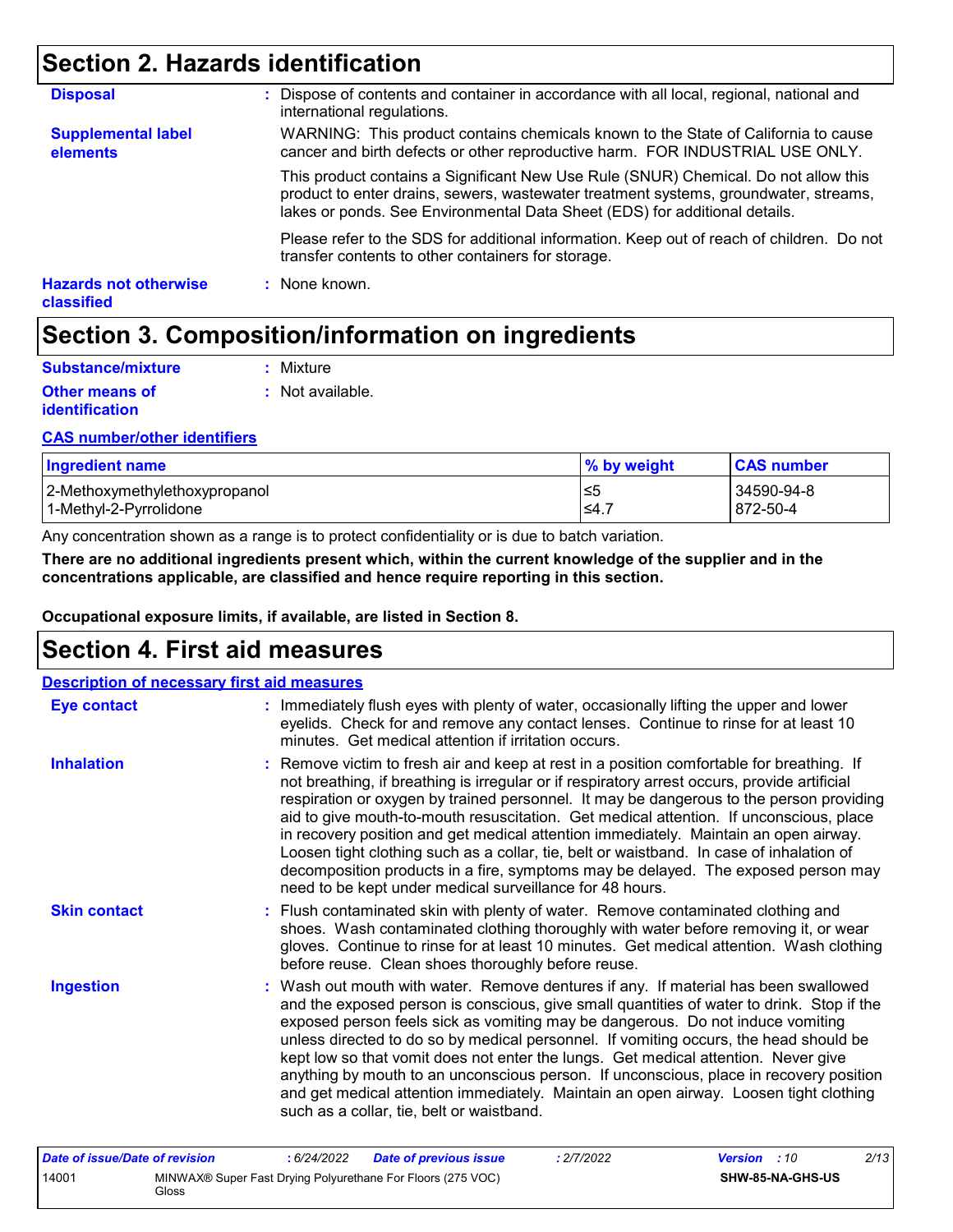# **Section 4. First aid measures**

### **Most important symptoms/effects, acute and delayed**

| <b>Potential acute health effects</b> |                                                                                                                                                                          |
|---------------------------------------|--------------------------------------------------------------------------------------------------------------------------------------------------------------------------|
| <b>Eye contact</b>                    | : No known significant effects or critical hazards.                                                                                                                      |
| <b>Inhalation</b>                     | : No known significant effects or critical hazards.                                                                                                                      |
| <b>Skin contact</b>                   | : No known significant effects or critical hazards.                                                                                                                      |
| <b>Ingestion</b>                      | : No known significant effects or critical hazards.                                                                                                                      |
| <b>Over-exposure signs/symptoms</b>   |                                                                                                                                                                          |
| <b>Eye contact</b>                    | : No specific data.                                                                                                                                                      |
| <b>Inhalation</b>                     | : Adverse symptoms may include the following:<br>reduced fetal weight<br>increase in fetal deaths<br>skeletal malformations                                              |
| <b>Skin contact</b>                   | : Adverse symptoms may include the following:<br>reduced fetal weight<br>increase in fetal deaths<br>skeletal malformations                                              |
| <b>Ingestion</b>                      | : Adverse symptoms may include the following:<br>reduced fetal weight<br>increase in fetal deaths<br>skeletal malformations                                              |
|                                       | Indication of immediate medical attention and special treatment needed, if necessary                                                                                     |
| <b>Notes to physician</b>             | : In case of inhalation of decomposition products in a fire, symptoms may be delayed.<br>The exposed person may need to be kept under medical surveillance for 48 hours. |
| <b>Specific treatments</b>            | : No specific treatment.                                                                                                                                                 |
| <b>Drotoction of first-siders</b>     | . No action shall be taken involving any personal risk or without suitable training. If it i                                                                             |

**ptection of first-aiders :** No action shall be taken involving any personal risk or without suitable training. If it is suspected that fumes are still present, the rescuer should wear an appropriate mask or self-contained breathing apparatus. It may be dangerous to the person providing aid to give mouth-to-mouth resuscitation. Wash contaminated clothing thoroughly with water before removing it, or wear gloves.

**See toxicological information (Section 11)**

### **Section 5. Fire-fighting measures**

| <b>Extinguishing media</b>                             |                                                                                                                                                                                                     |
|--------------------------------------------------------|-----------------------------------------------------------------------------------------------------------------------------------------------------------------------------------------------------|
| <b>Suitable extinguishing</b><br>media                 | : Use an extinguishing agent suitable for the surrounding fire.                                                                                                                                     |
| <b>Unsuitable extinguishing</b><br>media               | : None known.                                                                                                                                                                                       |
| <b>Specific hazards arising</b><br>from the chemical   | : In a fire or if heated, a pressure increase will occur and the container may burst.                                                                                                               |
| <b>Hazardous thermal</b><br>decomposition products     | : Decomposition products may include the following materials:<br>carbon dioxide<br>carbon monoxide<br>nitrogen oxides                                                                               |
| <b>Special protective actions</b><br>for fire-fighters | : Promptly isolate the scene by removing all persons from the vicinity of the incident if<br>there is a fire. No action shall be taken involving any personal risk or without suitable<br>training. |
| Date of issue/Date of revision                         | 3/13<br>: 6/24/2022<br><b>Date of previous issue</b><br>: 2/7/2022<br><b>Version</b> : 10                                                                                                           |
| 14001<br>Gloss                                         | MINWAX® Super Fast Drying Polyurethane For Floors (275 VOC)<br>SHW-85-NA-GHS-US                                                                                                                     |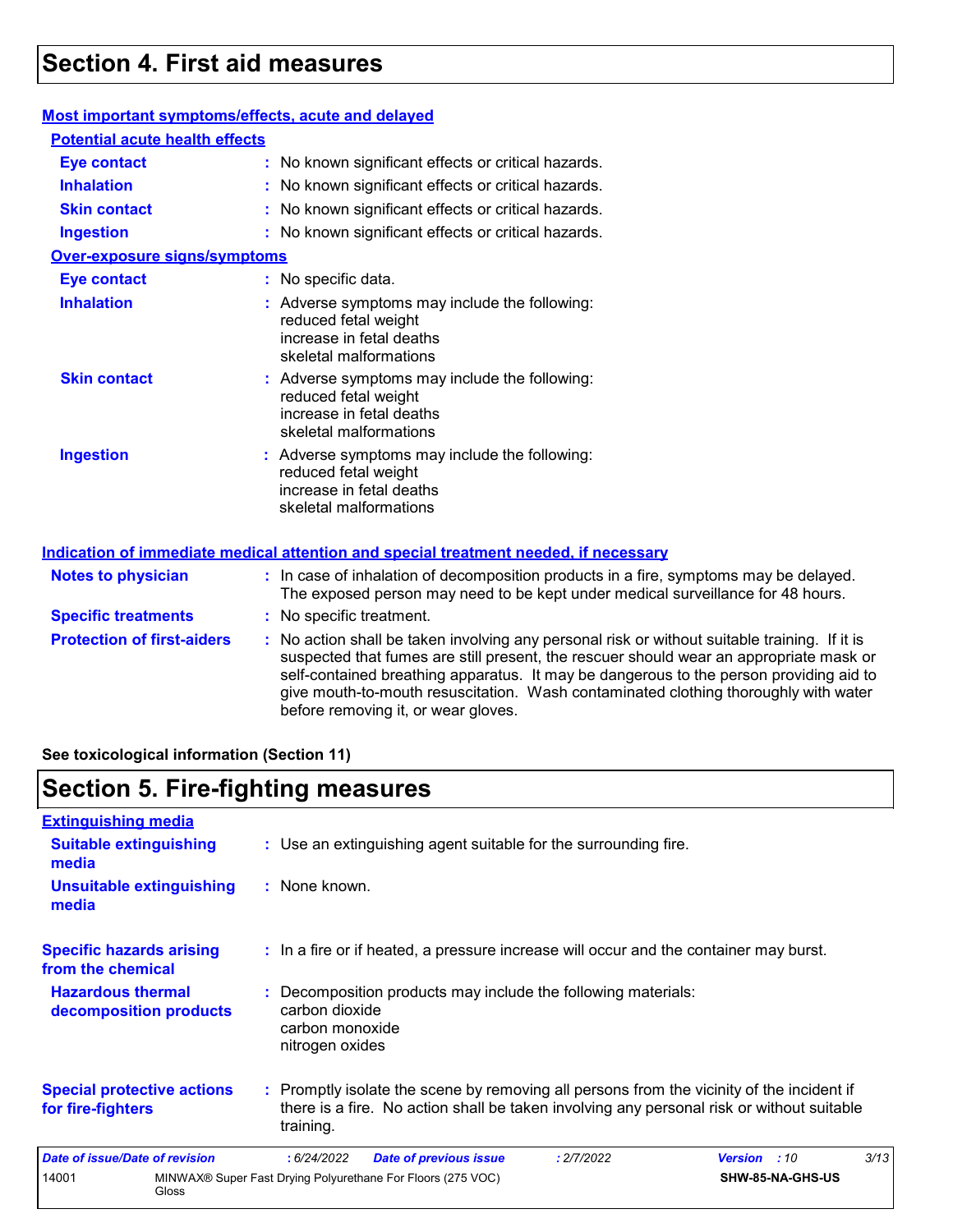# **Section 5. Fire-fighting measures**

Fire-fighters should wear appropriate protective equipment and self-contained breathing **:** apparatus (SCBA) with a full face-piece operated in positive pressure mode. **Special protective equipment for fire-fighters**

# **Section 6. Accidental release measures**

|                                                              | <b>Personal precautions, protective equipment and emergency procedures</b>                                                                                                                                                                                                                                                                                                                                                                                                                                                                                                                                                                                                                                 |
|--------------------------------------------------------------|------------------------------------------------------------------------------------------------------------------------------------------------------------------------------------------------------------------------------------------------------------------------------------------------------------------------------------------------------------------------------------------------------------------------------------------------------------------------------------------------------------------------------------------------------------------------------------------------------------------------------------------------------------------------------------------------------------|
| For non-emergency<br>personnel                               | : No action shall be taken involving any personal risk or without suitable training.<br>Evacuate surrounding areas. Keep unnecessary and unprotected personnel from<br>entering. Do not touch or walk through spilled material. Avoid breathing vapor or mist.<br>Provide adequate ventilation. Wear appropriate respirator when ventilation is<br>inadequate. Put on appropriate personal protective equipment.                                                                                                                                                                                                                                                                                           |
| For emergency responders                                     | : If specialized clothing is required to deal with the spillage, take note of any information in<br>Section 8 on suitable and unsuitable materials. See also the information in "For non-<br>emergency personnel".                                                                                                                                                                                                                                                                                                                                                                                                                                                                                         |
| <b>Environmental precautions</b>                             | : This product contains a Significant New Use Rule (SNUR) Chemical. Do not allow<br>this product to enter drains, sewers, wastewater treatment systems, groundwater,<br>streams, lakes or ponds. See Environmental Data Sheet (EDS) for additional<br>details.                                                                                                                                                                                                                                                                                                                                                                                                                                             |
|                                                              | Avoid dispersal of spilled material and runoff and contact with soil, waterways, drains<br>and sewers. Inform the relevant authorities if the product has caused environmental<br>pollution (sewers, waterways, soil or air).                                                                                                                                                                                                                                                                                                                                                                                                                                                                              |
| <b>Methods and materials for containment and cleaning up</b> |                                                                                                                                                                                                                                                                                                                                                                                                                                                                                                                                                                                                                                                                                                            |
| <b>Small spill</b>                                           | : Stop leak if without risk. Move containers from spill area. Dilute with water and mop up<br>if water-soluble. Alternatively, or if water-insoluble, absorb with an inert dry material and<br>place in an appropriate waste disposal container. Dispose of via a licensed waste<br>disposal contractor.                                                                                                                                                                                                                                                                                                                                                                                                   |
| <b>Large spill</b>                                           | Stop leak if without risk. Move containers from spill area. Approach release from<br>upwind. Prevent entry into sewers, water courses, basements or confined areas. Wash<br>spillages into an effluent treatment plant or proceed as follows. Contain and collect<br>spillage with non-combustible, absorbent material e.g. sand, earth, vermiculite or<br>diatomaceous earth and place in container for disposal according to local regulations<br>(see Section 13). Dispose of via a licensed waste disposal contractor. Contaminated<br>absorbent material may pose the same hazard as the spilled product. Note: see<br>Section 1 for emergency contact information and Section 13 for waste disposal. |

# **Section 7. Handling and storage**

### **Precautions for safe handling**

| <b>Protective measures</b>                       | : Put on appropriate personal protective equipment (see Section 8). Avoid exposure -<br>obtain special instructions before use. Avoid exposure during pregnancy. Do not<br>handle until all safety precautions have been read and understood. Do not get in eyes<br>or on skin or clothing. Do not ingest. Avoid breathing vapor or mist. If during normal<br>use the material presents a respiratory hazard, use only with adequate ventilation or<br>wear appropriate respirator. Keep in the original container or an approved alternative<br>made from a compatible material, kept tightly closed when not in use. Empty containers<br>retain product residue and can be hazardous. Do not reuse container. |
|--------------------------------------------------|-----------------------------------------------------------------------------------------------------------------------------------------------------------------------------------------------------------------------------------------------------------------------------------------------------------------------------------------------------------------------------------------------------------------------------------------------------------------------------------------------------------------------------------------------------------------------------------------------------------------------------------------------------------------------------------------------------------------|
| <b>Advice on general</b><br>occupational hygiene | : Eating, drinking and smoking should be prohibited in areas where this material is<br>handled, stored and processed. Workers should wash hands and face before eating,<br>drinking and smoking. Remove contaminated clothing and protective equipment before<br>entering eating areas. See also Section 8 for additional information on hygiene<br>measures.                                                                                                                                                                                                                                                                                                                                                   |

| Date of issue/Date of revision |       | : 6/24/2022 | <b>Date of previous issue</b>                               | : 2/7/2022 | <b>Version</b> : 10 |                         | 4/13 |
|--------------------------------|-------|-------------|-------------------------------------------------------------|------------|---------------------|-------------------------|------|
| 14001                          | Gloss |             | MINWAX® Super Fast Drying Polyurethane For Floors (275 VOC) |            |                     | <b>SHW-85-NA-GHS-US</b> |      |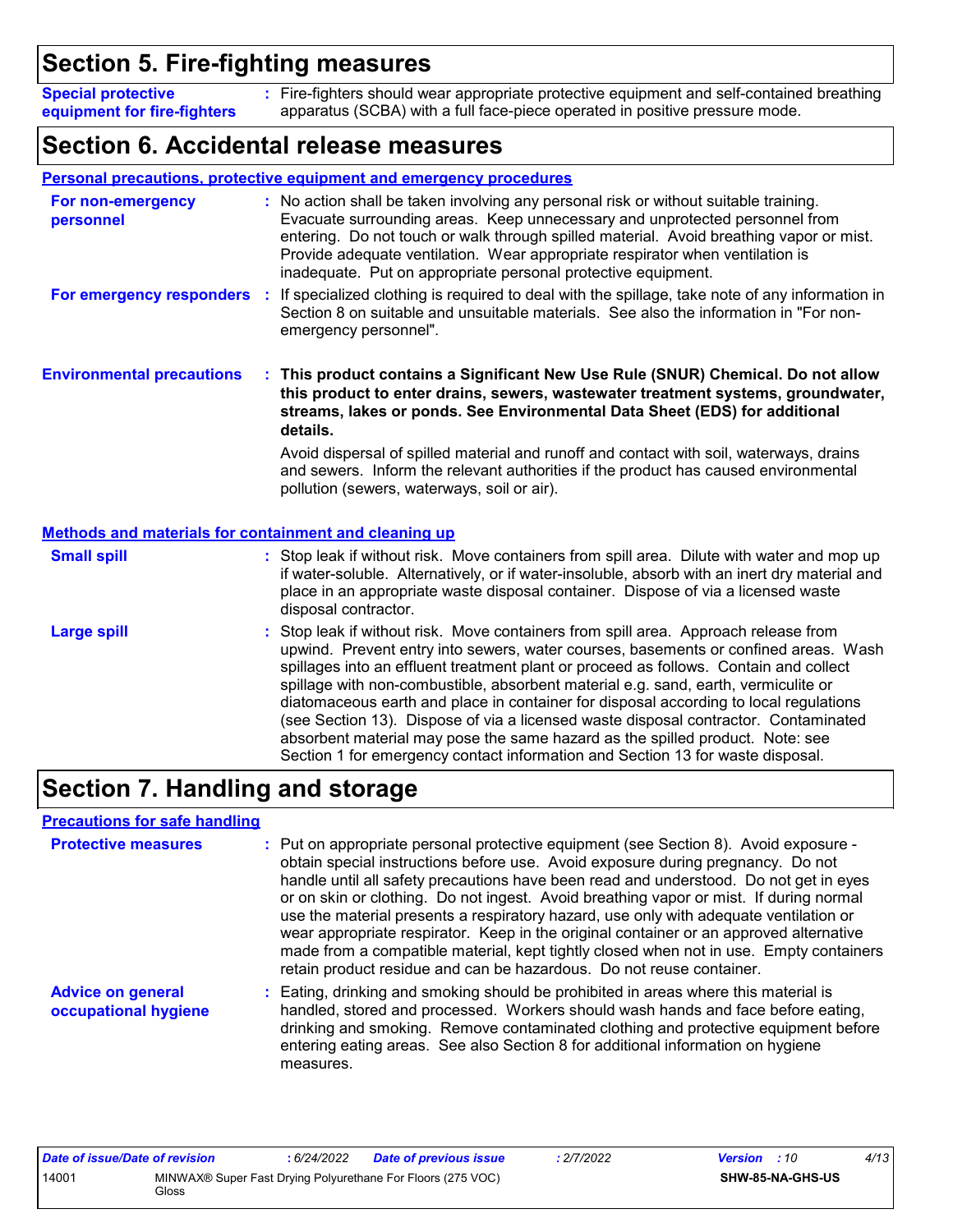# **Section 7. Handling and storage**

| <b>Conditions for safe storage,</b> | : Store in accordance with local regulations. Store in original container protected from                                                                                                                                                                                                                                                                                                                   |
|-------------------------------------|------------------------------------------------------------------------------------------------------------------------------------------------------------------------------------------------------------------------------------------------------------------------------------------------------------------------------------------------------------------------------------------------------------|
| including any                       | direct sunlight in a dry, cool and well-ventilated area, away from incompatible materials                                                                                                                                                                                                                                                                                                                  |
| <i>incompatibilities</i>            | (see Section 10) and food and drink. Store locked up. Keep container tightly closed<br>and sealed until ready for use. Containers that have been opened must be carefully<br>resealed and kept upright to prevent leakage. Do not store in unlabeled containers.<br>Use appropriate containment to avoid environmental contamination. See Section 10 for<br>incompatible materials before handling or use. |

# **Section 8. Exposure controls/personal protection**

### **Control parameters**

**Occupational exposure limits (OSHA United States)**

| <b>Ingredient name</b>        | CAS#       | <b>Exposure limits</b>                                                                                                                                                                                                                                                                                                                                                                                                                                                                                                                         |
|-------------------------------|------------|------------------------------------------------------------------------------------------------------------------------------------------------------------------------------------------------------------------------------------------------------------------------------------------------------------------------------------------------------------------------------------------------------------------------------------------------------------------------------------------------------------------------------------------------|
| 2-Methoxymethylethoxypropanol | 34590-94-8 | ACGIH TLV (United States, 1/2021).<br>Absorbed through skin.<br>TWA: 100 ppm 8 hours.<br>TWA: 606 mg/m <sup>3</sup> 8 hours.<br>STEL: 150 ppm 15 minutes.<br>STEL: 909 mg/m <sup>3</sup> 15 minutes.<br>NIOSH REL (United States, 10/2020).<br>Absorbed through skin.<br>TWA: 100 ppm 10 hours.<br>TWA: 600 mg/m <sup>3</sup> 10 hours.<br>STEL: 150 ppm 15 minutes.<br>STEL: 900 mg/m <sup>3</sup> 15 minutes.<br>OSHA PEL (United States, 5/2018).<br>Absorbed through skin.<br>TWA: 100 ppm 8 hours.<br>TWA: 600 mg/m <sup>3</sup> 8 hours. |
| 1-Methyl-2-Pyrrolidone        | 872-50-4   | OARS WEEL (United States, 1/2021).<br>Absorbed through skin.<br>TWA: 15 ppm 8 hours.<br>STEL: 120 mg/m <sup>3</sup> 15 minutes.<br>STEL: 30 ppm 15 minutes.<br>TWA: 60 mg/m <sup>3</sup> 8 hours.                                                                                                                                                                                                                                                                                                                                              |

### **Occupational exposure limits (Canada)**

| <b>Ingredient name</b>              |             | CAS#                                                        | <b>Exposure limits</b>                                                                                                                                                                                                                                                                                                                                                                                                         |                                                                                                                                                                                                                                 |      |
|-------------------------------------|-------------|-------------------------------------------------------------|--------------------------------------------------------------------------------------------------------------------------------------------------------------------------------------------------------------------------------------------------------------------------------------------------------------------------------------------------------------------------------------------------------------------------------|---------------------------------------------------------------------------------------------------------------------------------------------------------------------------------------------------------------------------------|------|
| Dipropylene glycol monomethyl ether |             | 34590-94-8                                                  | Absorbed through skin.<br>8 hrs OEL: 100 ppm 8 hours.<br>8 hrs OEL: 606 mg/m <sup>3</sup> 8 hours.<br>15 min OEL: 150 ppm 15 minutes.<br>6/2021). Absorbed through skin.<br>TWA: 100 ppm 8 hours.<br>STEL: 150 ppm 15 minutes.<br>Absorbed through skin.<br>TWAEV: 100 ppm 8 hours.<br>TWAEV: 606 mg/m <sup>3</sup> 8 hours.<br>STEV: 150 ppm 15 minutes.<br>STEV: 909 mg/m <sup>3</sup> 15 minutes.<br>Absorbed through skin. | CA Alberta Provincial (Canada, 6/2018).<br>15 min OEL: 909 mg/m <sup>3</sup> 15 minutes.<br><b>CA British Columbia Provincial (Canada,</b><br>CA Quebec Provincial (Canada, 6/2021).<br>CA Ontario Provincial (Canada, 6/2019). |      |
| Date of issue/Date of revision      | : 6/24/2022 | <b>Date of previous issue</b>                               | : 2/7/2022                                                                                                                                                                                                                                                                                                                                                                                                                     | <b>Version</b> : 10                                                                                                                                                                                                             | 5/13 |
| 14001<br>Gloss                      |             | MINWAX® Super Fast Drying Polyurethane For Floors (275 VOC) |                                                                                                                                                                                                                                                                                                                                                                                                                                | SHW-85-NA-GHS-US                                                                                                                                                                                                                |      |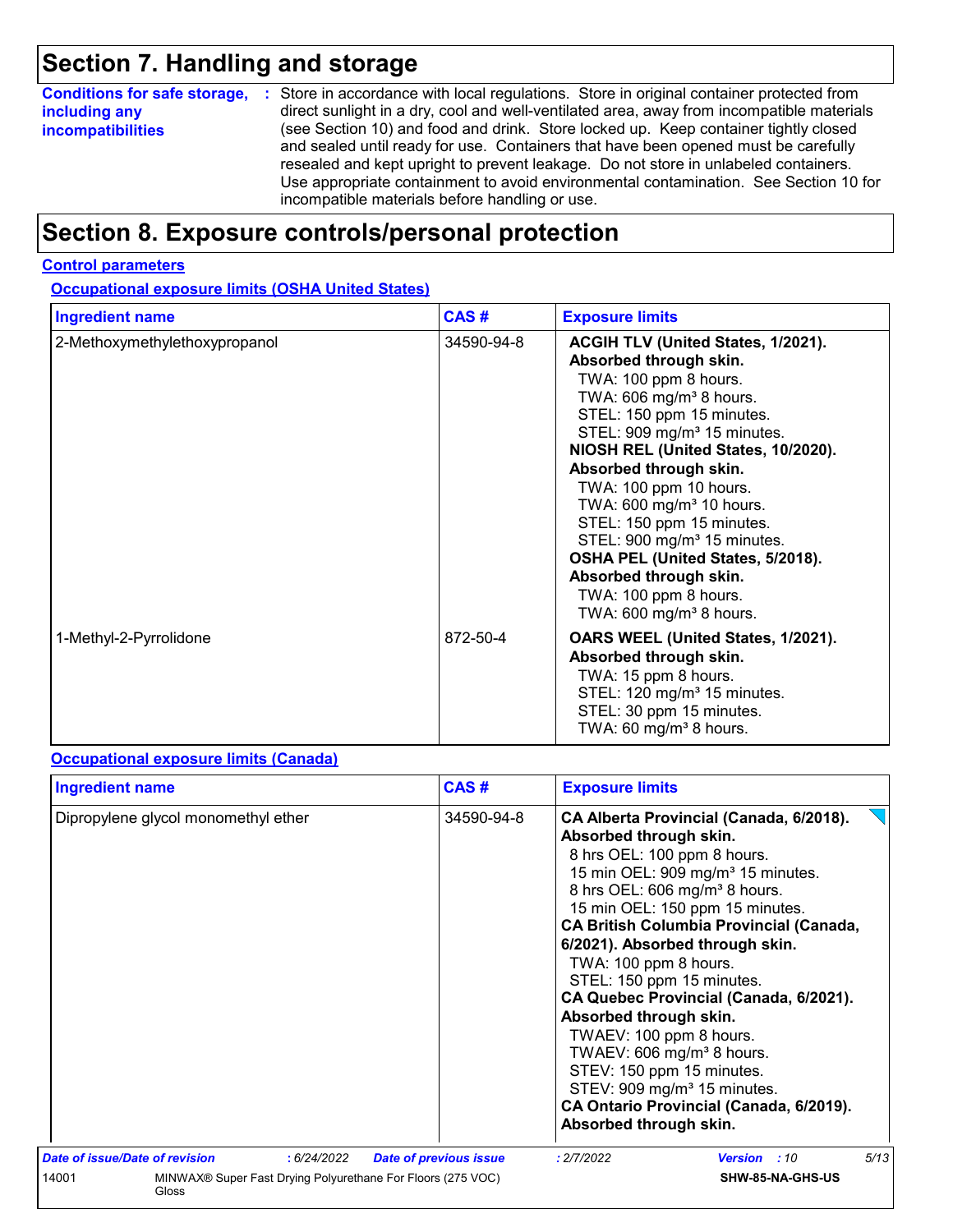# **Section 8. Exposure controls/personal protection**

|                      |          | STEL: 150 ppm 15 minutes.<br>TWA: 100 ppm 8 hours.<br><b>CA Saskatchewan Provincial (Canada,</b><br>7/2013). Absorbed through skin.<br>STEL: 150 ppm 15 minutes.<br>TWA: 100 ppm 8 hours. |
|----------------------|----------|-------------------------------------------------------------------------------------------------------------------------------------------------------------------------------------------|
| N-Methyl pyrrolidone | 872-50-4 | CA Ontario Provincial (Canada, 6/2019).<br>TWA: $400 \text{ mg/m}^3$ 8 hours.                                                                                                             |

### **Occupational exposure limits (Mexico)**

|                               | CAS#       | <b>Exposure limits</b>                                                                                              |
|-------------------------------|------------|---------------------------------------------------------------------------------------------------------------------|
| 2-Methoxymethylethoxypropanol | 34590-94-8 | NOM-010-STPS-2014 (Mexico, 4/2016).<br>Absorbed through skin.<br>TWA: 100 ppm 8 hours.<br>STEL: 150 ppm 15 minutes. |

| <b>Appropriate engineering</b><br>controls |    | : If user operations generate dust, fumes, gas, vapor or mist, use process enclosures,<br>local exhaust ventilation or other engineering controls to keep worker exposure to<br>airborne contaminants below any recommended or statutory limits.                                                                                                                                                                                                                                                                                                                                                                     |
|--------------------------------------------|----|----------------------------------------------------------------------------------------------------------------------------------------------------------------------------------------------------------------------------------------------------------------------------------------------------------------------------------------------------------------------------------------------------------------------------------------------------------------------------------------------------------------------------------------------------------------------------------------------------------------------|
| <b>Environmental exposure</b><br>controls  |    | This product contains a Significant New Use Rule (SNUR) Chemical. Do not allow<br>this product to enter drains, sewers, wastewater treatment systems, groundwater,<br>streams, lakes or ponds. See Environmental Data Sheet (EDS) for additional<br>details.                                                                                                                                                                                                                                                                                                                                                         |
|                                            |    | Emissions from ventilation or work process equipment should be checked to ensure<br>they comply with the requirements of environmental protection legislation. In some<br>cases, fume scrubbers, filters or engineering modifications to the process equipment<br>will be necessary to reduce emissions to acceptable levels.                                                                                                                                                                                                                                                                                        |
| <b>Individual protection measures</b>      |    |                                                                                                                                                                                                                                                                                                                                                                                                                                                                                                                                                                                                                      |
| <b>Hygiene measures</b>                    |    | : Wash hands, forearms and face thoroughly after handling chemical products, before<br>eating, smoking and using the lavatory and at the end of the working period.<br>Appropriate techniques should be used to remove potentially contaminated clothing.<br>Wash contaminated clothing before reusing. Ensure that eyewash stations and safety<br>showers are close to the workstation location.                                                                                                                                                                                                                    |
| <b>Eye/face protection</b>                 |    | Safety eyewear complying with an approved standard should be used when a risk<br>assessment indicates this is necessary to avoid exposure to liquid splashes, mists,<br>gases or dusts. If contact is possible, the following protection should be worn, unless<br>the assessment indicates a higher degree of protection: safety glasses with side-<br>shields.                                                                                                                                                                                                                                                     |
| <b>Skin protection</b>                     |    |                                                                                                                                                                                                                                                                                                                                                                                                                                                                                                                                                                                                                      |
| <b>Hand protection</b>                     |    | Chemical-resistant, impervious gloves complying with an approved standard should be<br>worn at all times when handling chemical products if a risk assessment indicates this is<br>necessary. Considering the parameters specified by the glove manufacturer, check<br>during use that the gloves are still retaining their protective properties. It should be<br>noted that the time to breakthrough for any glove material may be different for different<br>glove manufacturers. In the case of mixtures, consisting of several substances, the<br>protection time of the gloves cannot be accurately estimated. |
| <b>Body protection</b>                     | ÷. | Personal protective equipment for the body should be selected based on the task being<br>performed and the risks involved and should be approved by a specialist before<br>handling this product.                                                                                                                                                                                                                                                                                                                                                                                                                    |
| <b>Other skin protection</b>               |    | : Appropriate footwear and any additional skin protection measures should be selected<br>based on the task being performed and the risks involved and should be approved by a<br>specialist before handling this product.                                                                                                                                                                                                                                                                                                                                                                                            |

| Date of issue/Date of revision |       | 6/24/2022 | <b>Date of previous issue</b>                               | : 2/7/2022 | <b>Version</b> : 10 |                         | 6/13 |
|--------------------------------|-------|-----------|-------------------------------------------------------------|------------|---------------------|-------------------------|------|
| 14001                          | Gloss |           | MINWAX® Super Fast Drying Polyurethane For Floors (275 VOC) |            |                     | <b>SHW-85-NA-GHS-US</b> |      |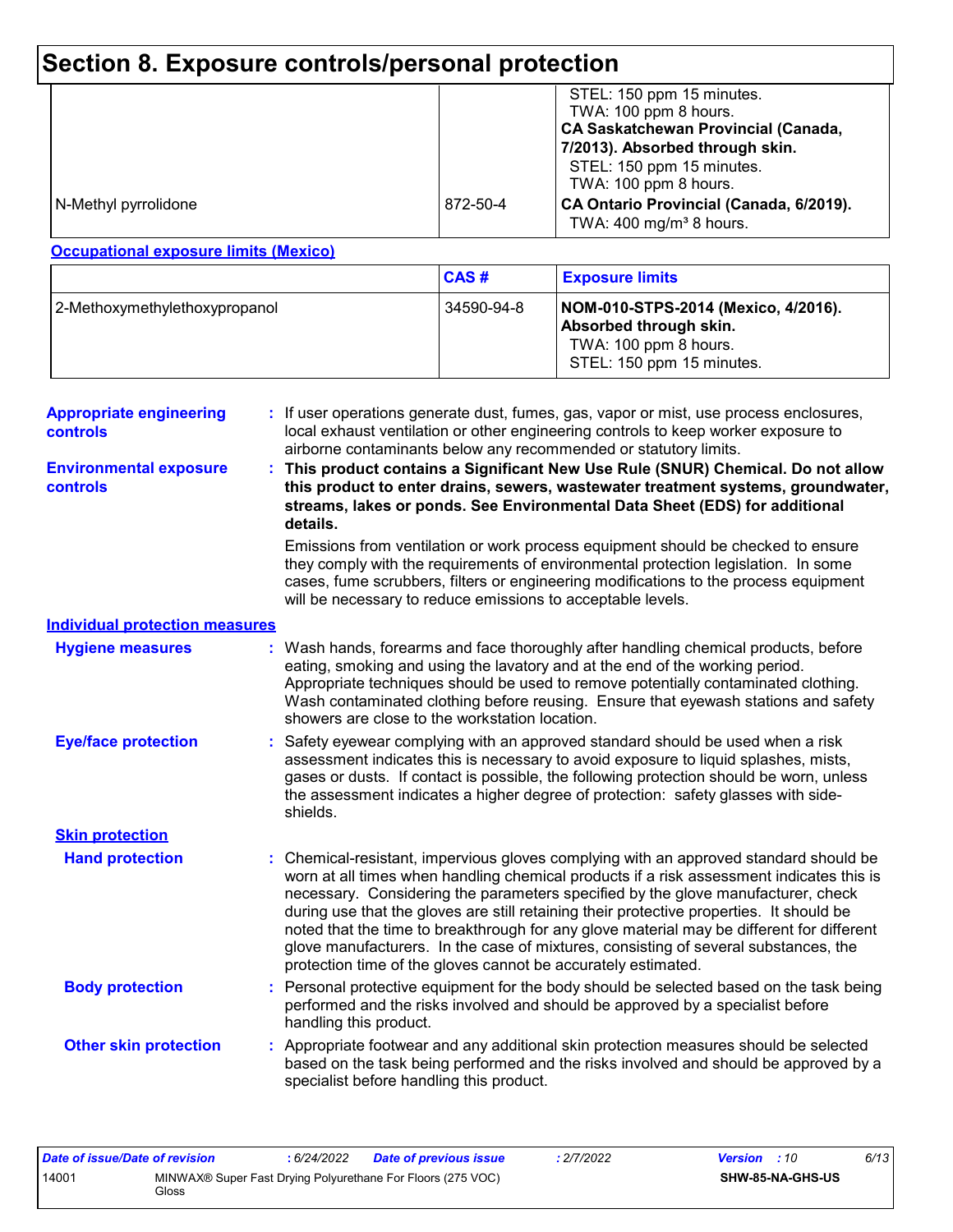### **Section 8. Exposure controls/personal protection**

### **Respiratory protection :**

: Based on the hazard and potential for exposure, select a respirator that meets the appropriate standard or certification. Respirators must be used according to a respiratory protection program to ensure proper fitting, training, and other important aspects of use.

# **Section 9. Physical and chemical properties**

The conditions of measurement of all properties are at standard temperature and pressure unless otherwise indicated.

| <b>Appearance</b>                                                 |                                                                |
|-------------------------------------------------------------------|----------------------------------------------------------------|
| <b>Physical state</b>                                             | $:$ Liquid.                                                    |
| <b>Color</b>                                                      | : Not available.                                               |
| Odor                                                              | : Not available.                                               |
| <b>Odor threshold</b>                                             | Not available.                                                 |
| рH                                                                | : 8                                                            |
| <b>Melting point/freezing point</b>                               | : Not available.                                               |
| <b>Boiling point, initial boiling</b><br>point, and boiling range | : $100^{\circ}$ C (212 $^{\circ}$ F)                           |
| <b>Flash point</b>                                                | : Closed cup: Not applicable.                                  |
| <b>Evaporation rate</b>                                           | $: 0.8$ (butyl acetate = 1)                                    |
| <b>Flammability</b>                                               | : Not available.                                               |
| Lower and upper explosion<br>limit/flammability limit             | $:$ Lower: 1.1%<br>Upper: 14%                                  |
| <b>Vapor pressure</b>                                             | : $2.3$ kPa (17.5 mm Hg)                                       |
| <b>Relative vapor density</b>                                     | : 1 [Air = 1]                                                  |
| <b>Relative density</b>                                           | : 1.01                                                         |
| <b>Solubility</b>                                                 | : Not available.                                               |
| <b>Partition coefficient: n-</b><br>octanol/water                 | : Not applicable.                                              |
| <b>Auto-ignition temperature</b>                                  | : Not available.                                               |
| <b>Decomposition temperature</b>                                  | : Not available.                                               |
| <b>Viscosity</b>                                                  | Kinematic (40°C (104°F)): >20.5 mm <sup>2</sup> /s (>20.5 cSt) |
| <b>Molecular weight</b>                                           | Not applicable.                                                |
| <b>Aerosol product</b>                                            |                                                                |
| <b>Heat of combustion</b>                                         | : $2.828$ kJ/g                                                 |

# **Section 10. Stability and reactivity**

| <b>Reactivity</b>                            | : No specific test data related to reactivity available for this product or its ingredients. |
|----------------------------------------------|----------------------------------------------------------------------------------------------|
| <b>Chemical stability</b>                    | : The product is stable.                                                                     |
| <b>Possibility of hazardous</b><br>reactions | : Under normal conditions of storage and use, hazardous reactions will not occur.            |
| <b>Conditions to avoid</b>                   | : No specific data.                                                                          |
| <b>Incompatible materials</b>                | : No specific data.                                                                          |

| Date of issue/Date of revision |              | : 6/24/2022 | <b>Date of previous issue</b>                               | : 2/7/2022 | <b>Version</b> : 10 |                  | 7/13 |
|--------------------------------|--------------|-------------|-------------------------------------------------------------|------------|---------------------|------------------|------|
| 14001                          | <b>Gloss</b> |             | MINWAX® Super Fast Drying Polyurethane For Floors (275 VOC) |            |                     | SHW-85-NA-GHS-US |      |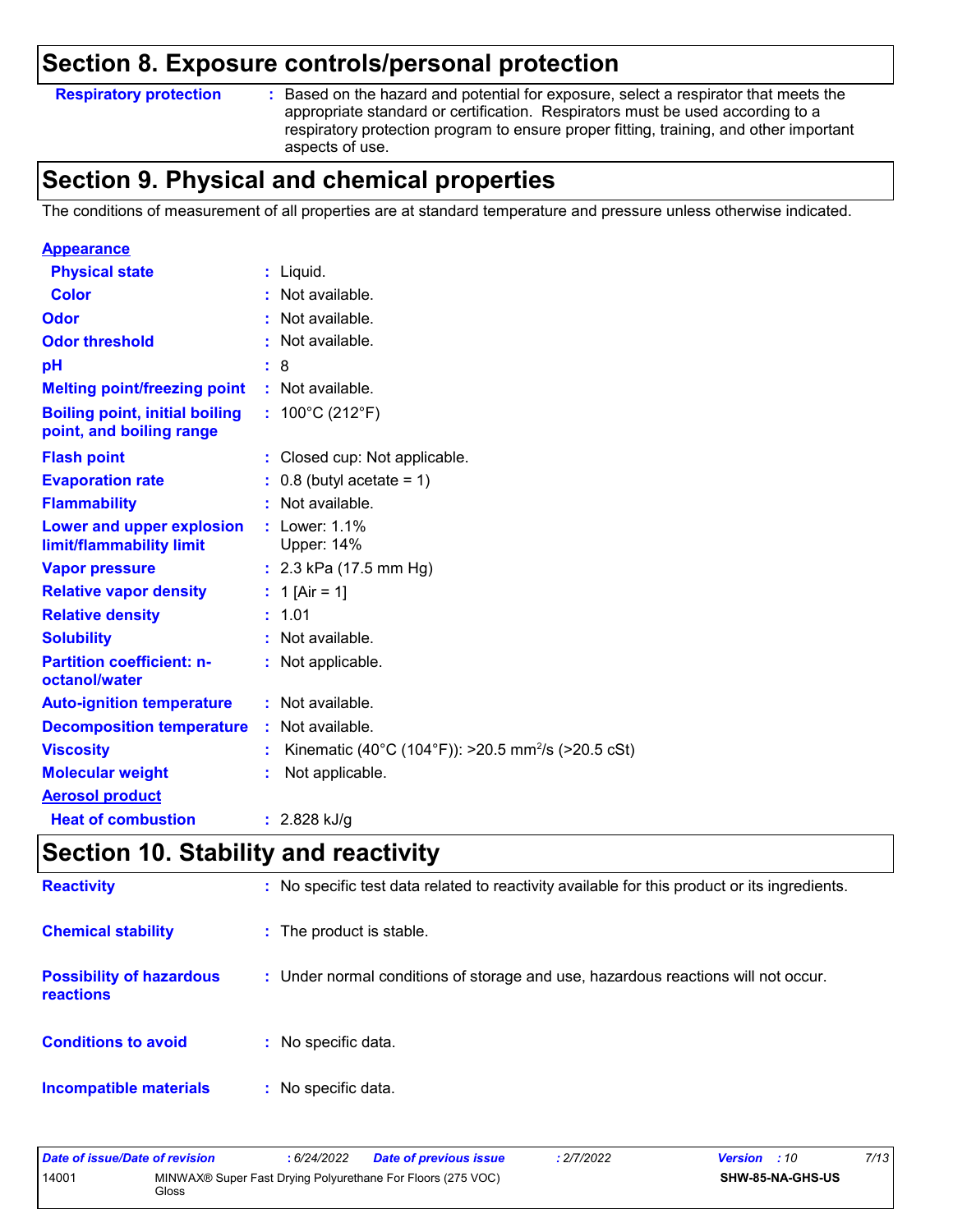# **Section 10. Stability and reactivity**

**Hazardous decomposition products**

Under normal conditions of storage and use, hazardous decomposition products should **:** not be produced.

# **Section 11. Toxicological information**

### **Information on toxicological effects**

### **Acute toxicity**

| <b>Product/ingredient name</b> | Result                   | <b>Species</b> | <b>Dose</b>          | <b>Exposure</b> |
|--------------------------------|--------------------------|----------------|----------------------|-----------------|
| 1-Methyl-2-Pyrrolidone         | LD50 Dermal<br>LD50 Oral | Rabbit<br>Rat  | 8 g/kg<br>3914 mg/kg |                 |

### **Irritation/Corrosion**

| <b>Product/ingredient name</b>                       | <b>Result</b>            | <b>Species</b> | <b>Score</b> | <b>Exposure</b>  | <b>Observation</b> |
|------------------------------------------------------|--------------------------|----------------|--------------|------------------|--------------------|
| 2-Methoxymethylethoxypropanol   Eyes - Mild irritant |                          | Human          |              | 8 mg             |                    |
|                                                      | Eyes - Mild irritant     | Rabbit         |              | 24 hours 500     |                    |
|                                                      |                          |                |              | l mg             |                    |
|                                                      | Skin - Mild irritant     | Rabbit         |              | 500 mg           |                    |
| 1-Methyl-2-Pyrrolidone                               | Eyes - Moderate irritant | Rabbit         |              | $100 \text{ mg}$ |                    |

#### **Sensitization**

Not available.

#### **Mutagenicity**

Not available.

### **Carcinogenicity**

Not available.

#### **Reproductive toxicity**

Not available.

### **Teratogenicity**

Not available.

### **Specific target organ toxicity (single exposure)**

| <b>Name</b>            | <b>Category</b> | ∣Route of<br><b>exposure</b> | <b>Target organs</b>                     |  |
|------------------------|-----------------|------------------------------|------------------------------------------|--|
| 1-Methyl-2-Pyrrolidone | Category 3      |                              | Respiratory tract<br><b>l</b> irritation |  |

**Specific target organ toxicity (repeated exposure)**

Not available.

### **Aspiration hazard**

Not available.

#### **Information on the likely routes of exposure :** Not available.

| <b>Potential acute health effects</b> |  |                                                     |  |  |  |  |  |
|---------------------------------------|--|-----------------------------------------------------|--|--|--|--|--|
| <b>Eye contact</b>                    |  | : No known significant effects or critical hazards. |  |  |  |  |  |
| <b>Inhalation</b>                     |  | : No known significant effects or critical hazards. |  |  |  |  |  |
| <b>Skin contact</b>                   |  | : No known significant effects or critical hazards. |  |  |  |  |  |
| <b>Ingestion</b>                      |  | : No known significant effects or critical hazards. |  |  |  |  |  |

| Date of issue/Date of revision |       | : 6/24/2022 | <b>Date of previous issue</b>                               | : 2/7/2022 | <b>Version</b> : 10 |                         | 8/13 |
|--------------------------------|-------|-------------|-------------------------------------------------------------|------------|---------------------|-------------------------|------|
| 14001                          | Gloss |             | MINWAX® Super Fast Drying Polyurethane For Floors (275 VOC) |            |                     | <b>SHW-85-NA-GHS-US</b> |      |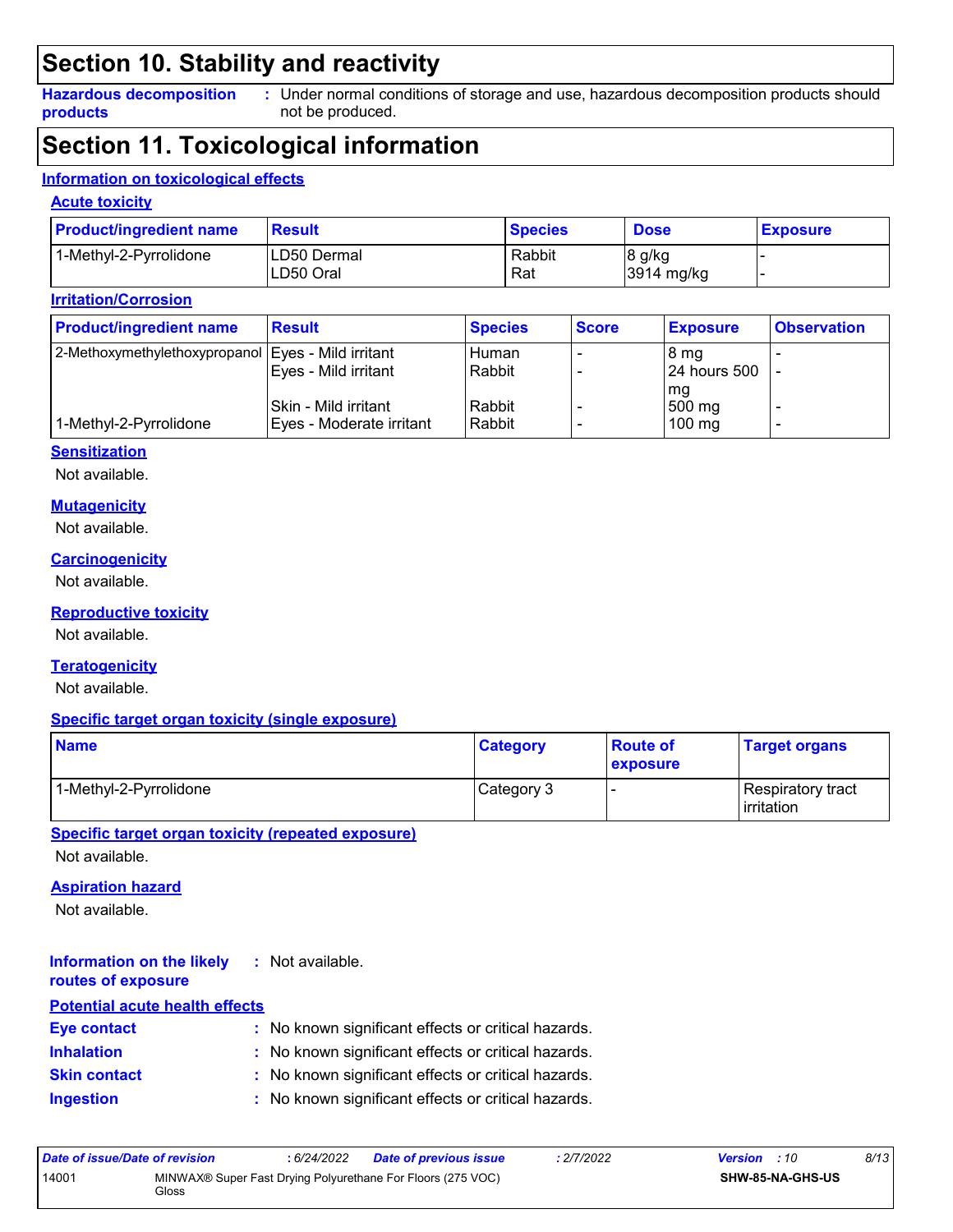# **Section 11. Toxicological information**

|                     | <b>Symptoms related to the physical, chemical and toxicological characteristics</b>                                         |
|---------------------|-----------------------------------------------------------------------------------------------------------------------------|
| <b>Eye contact</b>  | : No specific data.                                                                                                         |
| <b>Inhalation</b>   | : Adverse symptoms may include the following:<br>reduced fetal weight<br>increase in fetal deaths<br>skeletal malformations |
| <b>Skin contact</b> | : Adverse symptoms may include the following:<br>reduced fetal weight<br>increase in fetal deaths<br>skeletal malformations |
| <b>Ingestion</b>    | : Adverse symptoms may include the following:<br>reduced fetal weight<br>increase in fetal deaths<br>skeletal malformations |

|                                                   | Delayed and immediate effects and also chronic effects from short and long term exposure |
|---------------------------------------------------|------------------------------------------------------------------------------------------|
| <b>Short term exposure</b>                        |                                                                                          |
| <b>Potential immediate</b><br><b>effects</b>      | $:$ Not available.                                                                       |
| <b>Potential delayed effects : Not available.</b> |                                                                                          |
| <b>Long term exposure</b>                         |                                                                                          |
| <b>Potential immediate</b><br><b>effects</b>      | : Not available.                                                                         |
| <b>Potential delayed effects : Not available.</b> |                                                                                          |
| <b>Potential chronic health effects</b>           |                                                                                          |
| Not available.                                    |                                                                                          |
| <b>General</b>                                    | : No known significant effects or critical hazards.                                      |
| <b>Carcinogenicity</b>                            | : No known significant effects or critical hazards.                                      |
| <b>Mutagenicity</b>                               | : No known significant effects or critical hazards.                                      |
| <b>Teratogenicity</b>                             | $:$ May damage the unborn child.                                                         |
| <b>Developmental effects</b>                      | : No known significant effects or critical hazards.                                      |
| <b>Fertility effects</b>                          | : No known significant effects or critical hazards.                                      |

### **Numerical measures of toxicity**

## Oral 104961.12 mg/kg **Route ATE value Acute toxicity estimates**

# **Section 12. Ecological information**

### **Toxicity**

| <b>Product/ingredient name</b> | <b>Result</b>                   | <b>Species</b>               | <b>Exposure</b> |
|--------------------------------|---------------------------------|------------------------------|-----------------|
| 1-Methyl-2-Pyrrolidone         | Acute LC50 1.23 ppm Fresh water | Daphnia - Daphnia magna      | I 48 hours      |
|                                | Acute LC50 832 ppm Fresh water  | l Fish - Lepomis macrochirus | l 96 hours      |

### **Persistence and degradability**

| Date of issue/Date of revision |       | : 6/24/2022 | <b>Date of previous issue</b>                               | : 2/7/2022 | <b>Version</b> : 10 |                         | 9/13 |
|--------------------------------|-------|-------------|-------------------------------------------------------------|------------|---------------------|-------------------------|------|
| 14001                          | Gloss |             | MINWAX® Super Fast Drying Polyurethane For Floors (275 VOC) |            |                     | <b>SHW-85-NA-GHS-US</b> |      |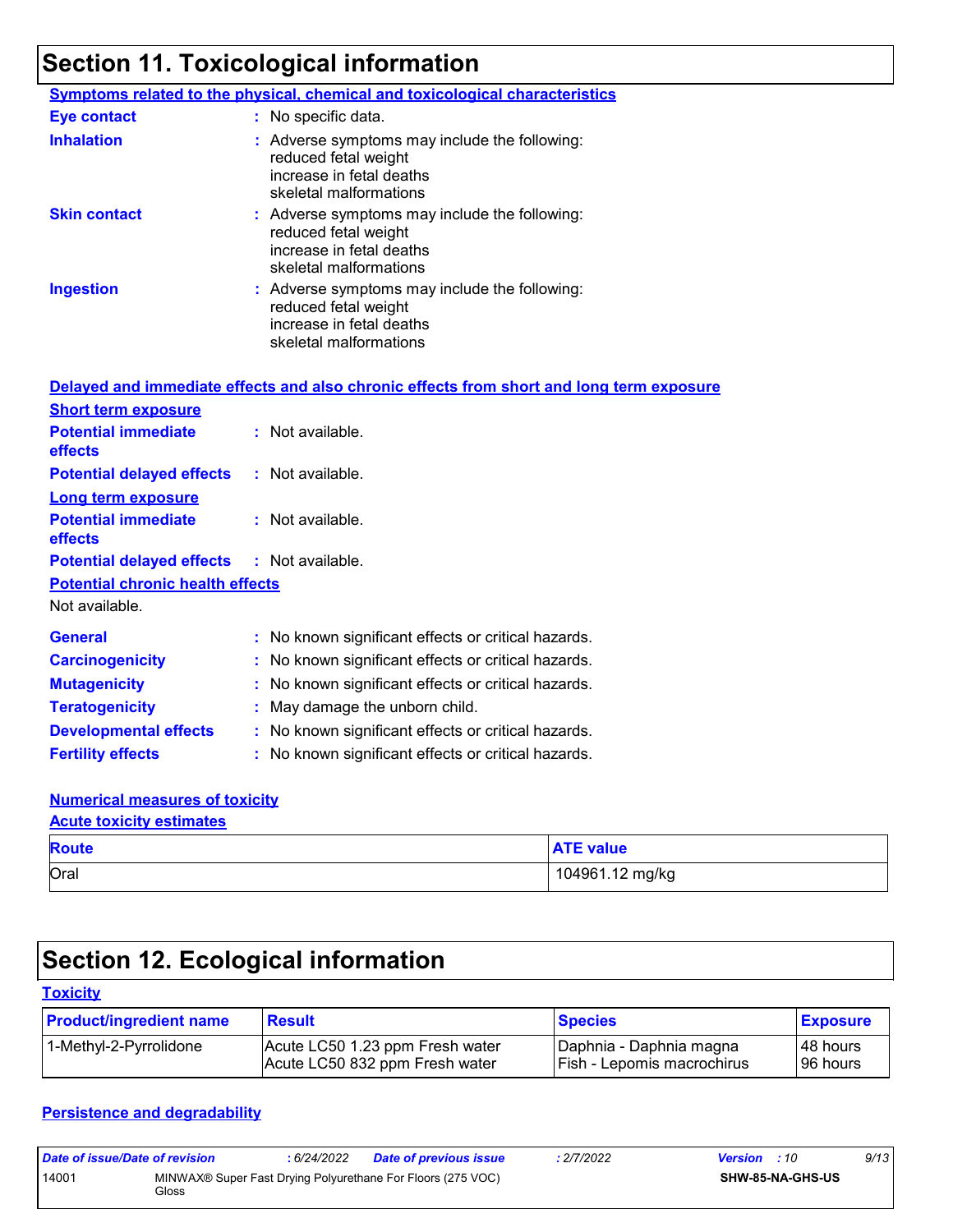# **Section 12. Ecological information**

Not available.

### **Bioaccumulative potential**

Not available.

| <u>Mobility in soil</u>                                 |                  |
|---------------------------------------------------------|------------------|
| <b>Soil/water partition</b><br><b>coefficient (Koc)</b> | : Not available. |

## **Section 13. Disposal considerations**

The generation of waste should be avoided or minimized wherever possible. Disposal **Disposal methods : This product contains a Significant New Use Rule (SNUR) Chemical. Do not allow this product to enter drains, sewers, wastewater treatment systems, groundwater, streams, lakes or ponds. See Environmental Data Sheet (EDS) for additional details.**

of this product, solutions and any by-products should at all times comply with the requirements of environmental protection and waste disposal legislation and any regional local authority requirements. Dispose of surplus and non-recyclable products via a licensed waste disposal contractor. Waste should not be disposed of untreated to the sewer unless fully compliant with the requirements of all authorities with jurisdiction. Waste packaging should be recycled. Incineration or landfill should only be considered when recycling is not feasible. This material and its container must be disposed of in a safe way. Care should be taken when handling emptied containers that have not been cleaned or rinsed out. Empty containers or liners may retain some product residues. Avoid dispersal of spilled material and runoff and contact with soil, waterways, drains and sewers.

## **Section 14. Transport information**

|                                                                                                   | <b>DOT</b><br><b>Classification</b> | <b>TDG</b><br><b>Classification</b> | <b>Mexico</b><br><b>Classification</b> | <b>IATA</b>    | <b>IMDG</b>           |  |  |
|---------------------------------------------------------------------------------------------------|-------------------------------------|-------------------------------------|----------------------------------------|----------------|-----------------------|--|--|
| <b>UN number</b>                                                                                  | Not regulated.                      | Not regulated.                      | Not regulated.                         | Not regulated. | Not regulated.        |  |  |
| <b>UN proper</b><br>shipping name                                                                 | $\overline{\phantom{0}}$            | ٠                                   |                                        |                |                       |  |  |
| <b>Transport</b><br>hazard class(es)                                                              |                                     |                                     |                                        |                |                       |  |  |
| <b>Packing group</b>                                                                              | $\blacksquare$                      | $\sim$                              |                                        | ۰              |                       |  |  |
| <b>Environmental</b><br>hazards                                                                   | No.                                 | No.                                 | No.                                    | No.            | No.                   |  |  |
| <b>Additional</b><br><b>information</b>                                                           |                                     |                                     |                                        |                |                       |  |  |
| <b>Date of issue/Date of revision</b>                                                             | : 6/24/2022                         | <b>Date of previous issue</b>       | : 2/7/2022                             |                | 10/13<br>Version : 10 |  |  |
| MINWAX® Super Fast Drying Polyurethane For Floors (275 VOC)<br>SHW-85-NA-GHS-US<br>14001<br>Gloss |                                     |                                     |                                        |                |                       |  |  |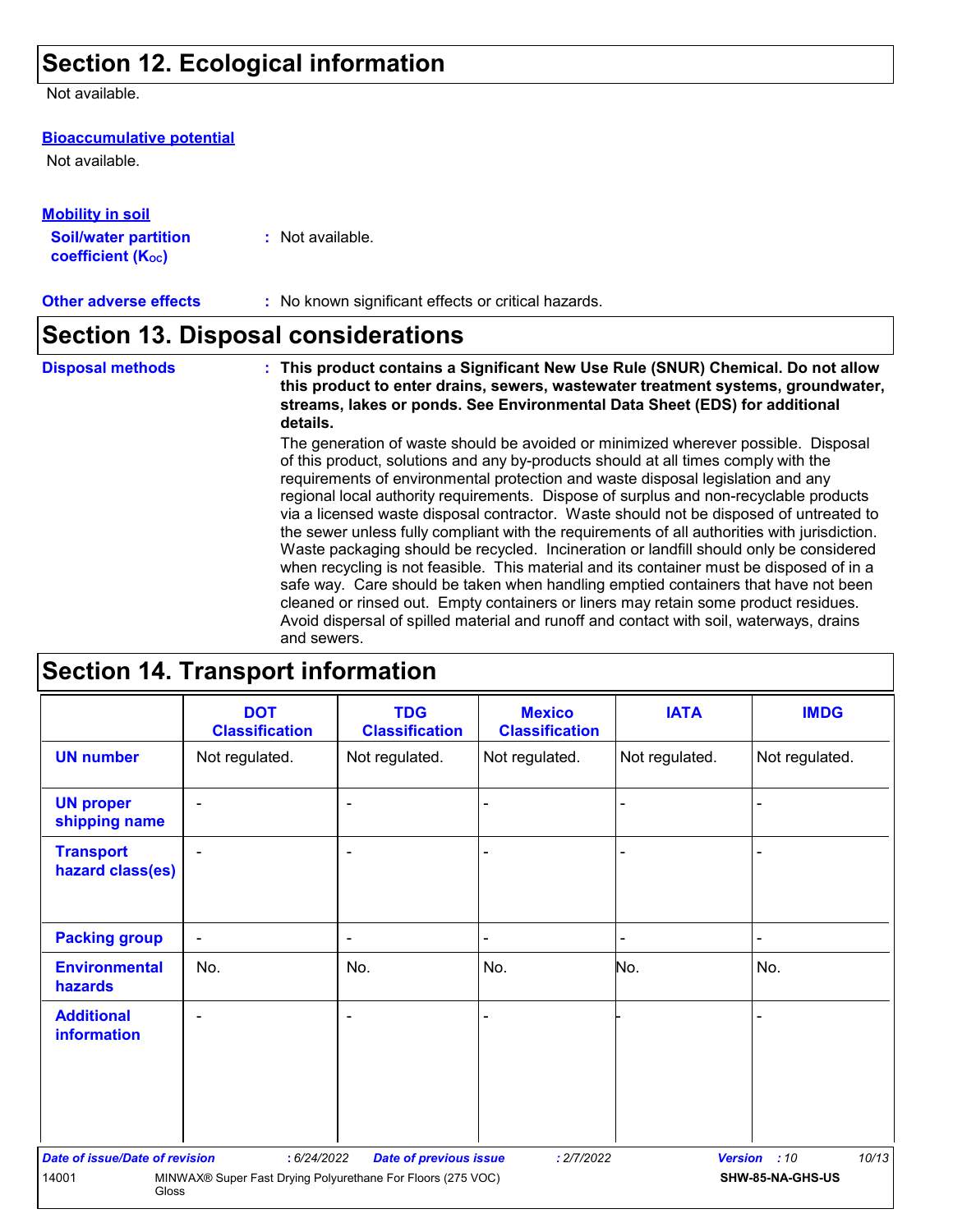| <b>Section 14. Transport information</b>                                                                                                                                                                                                                                                                                                                                                                                                                                                                                                                                                                                                                                                                                     |  |                      |                             |                  |  |  |  |  |
|------------------------------------------------------------------------------------------------------------------------------------------------------------------------------------------------------------------------------------------------------------------------------------------------------------------------------------------------------------------------------------------------------------------------------------------------------------------------------------------------------------------------------------------------------------------------------------------------------------------------------------------------------------------------------------------------------------------------------|--|----------------------|-----------------------------|------------------|--|--|--|--|
|                                                                                                                                                                                                                                                                                                                                                                                                                                                                                                                                                                                                                                                                                                                              |  |                      |                             |                  |  |  |  |  |
| <b>Special precautions for user :</b><br>Multi-modal shipping descriptions are provided for informational purposes and do not<br>consider container sizes. The presence of a shipping description for a particular<br>mode of transport (sea, air, etc.), does not indicate that the product is packaged<br>suitably for that mode of transport. All packaging must be reviewed for suitability<br>prior to shipment, and compliance with the applicable regulations is the sole<br>responsibility of the person offering the product for transport. People loading and<br>unloading dangerous goods must be trained on all of the risks deriving from the<br>substances and on all actions in case of emergency situations. |  |                      |                             |                  |  |  |  |  |
| <b>Transport in bulk according</b><br>to IMO instruments                                                                                                                                                                                                                                                                                                                                                                                                                                                                                                                                                                                                                                                                     |  | Not available.<br>÷. |                             |                  |  |  |  |  |
|                                                                                                                                                                                                                                                                                                                                                                                                                                                                                                                                                                                                                                                                                                                              |  |                      | <b>Proper shipping name</b> | : Not available. |  |  |  |  |

# **Section 15. Regulatory information**

**U.S. Federal regulations : TSCA 5(a)2 proposed significant new use rules**: 1-Methyl-2-Pyrrolidone; 5-Chloro-2-methylisothiazolinone; 2-Methyl-4-isothiazolin-3-one

**TSCA 5(a)2 final significant new use rules**: Chlorodiazocarboxylate

This product contains a Significant New Use Rule (SNUR) Chemical. Do not allow this List name Chemical name Notes United States - TSCA 5(a) Chlorodiazocarboxylate 2 - Final significant new use rules

product to enter drains, sewers, wastewater treatment systems, groundwater, streams, lakes or ponds. See Environmental Data Sheet (EDS) for additional details.

### **SARA 313**

SARA 313 (40 CFR 372.45) supplier notification can be found on the Environmental Data Sheet.

### **California Prop. 65**

WARNING: This product contains chemicals known to the State of California to cause cancer and birth defects or other reproductive harm.

### **International regulations**

| <b>International lists</b> | : Australia inventory (AIIC): Not determined.                |
|----------------------------|--------------------------------------------------------------|
|                            | China inventory (IECSC): Not determined.                     |
|                            | Japan inventory (CSCL): Not determined.                      |
|                            | Japan inventory (ISHL): Not determined.                      |
|                            | Korea inventory (KECI): Not determined.                      |
|                            | New Zealand Inventory of Chemicals (NZIoC): Not determined.  |
|                            | Philippines inventory (PICCS): Not determined.               |
|                            | Taiwan Chemical Substances Inventory (TCSI): Not determined. |
|                            | Thailand inventory: Not determined.                          |
|                            | Turkey inventory: Not determined.                            |
|                            | Vietnam inventory: Not determined.                           |

 $\overline{\phantom{0}}$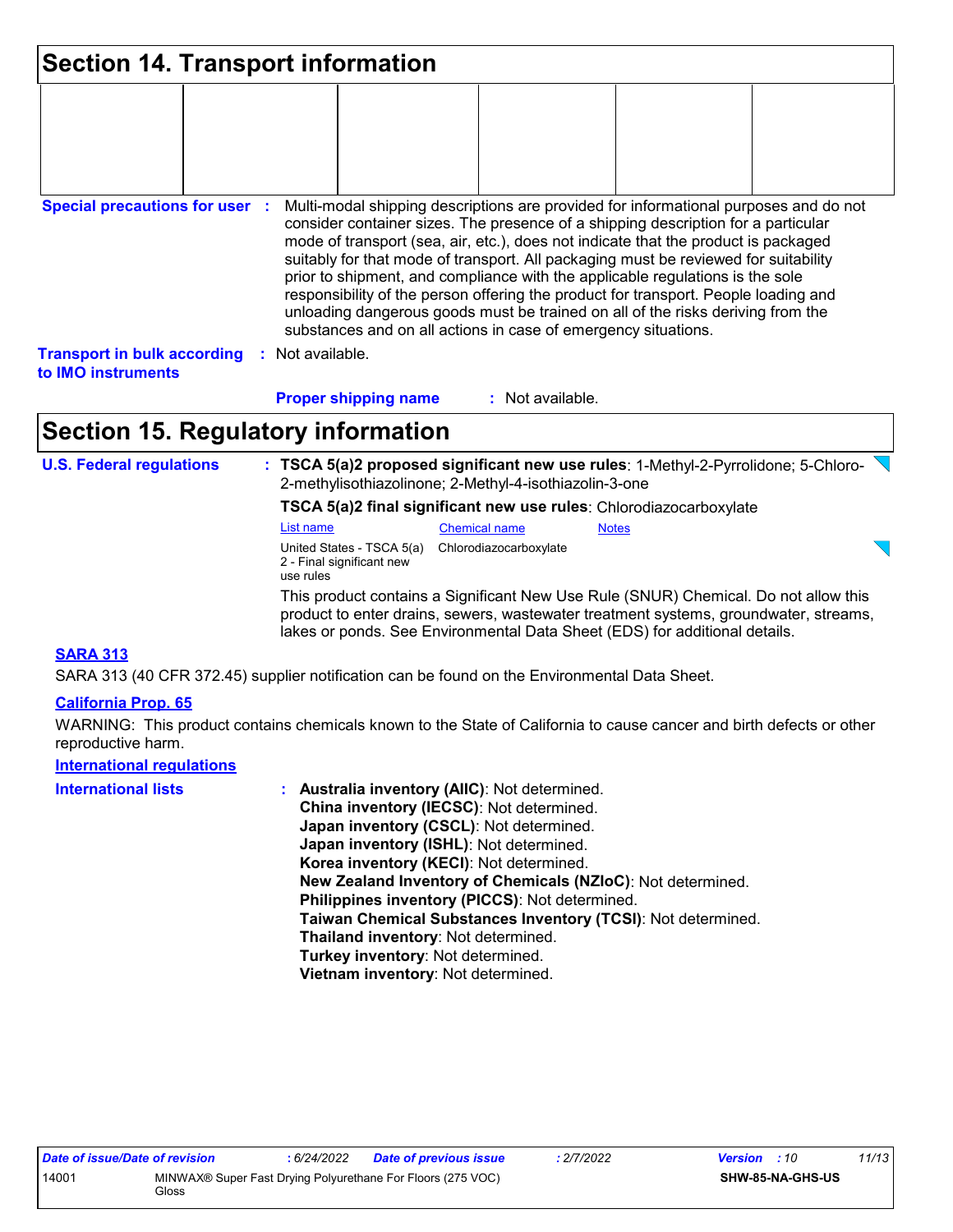# **Section 16. Other information**

**Hazardous Material Information System (U.S.A.)**



**The customer is responsible for determining the PPE code for this material. For more information on HMIS® Personal Protective Equipment (PPE) codes, consult the HMIS® Implementation Manual.**

**Caution: HMIS® ratings are based on a 0-4 rating scale, with 0 representing minimal hazards or risks, and 4 representing significant hazards or risks. Although HMIS® ratings and the associated label are not required on SDSs or products leaving a facility under 29 CFR 1910.1200, the preparer may choose to provide them. HMIS® ratings are to be used with a fully implemented HMIS® program. HMIS® is a registered trademark and service mark of the American Coatings Association, Inc.**

**Procedure used to derive the classification**

|                                     | <b>Justification</b>                                                                                                                                                                                                                                                                                                                                                                                                                                                                                                                                                                                                |  |  |  |  |
|-------------------------------------|---------------------------------------------------------------------------------------------------------------------------------------------------------------------------------------------------------------------------------------------------------------------------------------------------------------------------------------------------------------------------------------------------------------------------------------------------------------------------------------------------------------------------------------------------------------------------------------------------------------------|--|--|--|--|
| TOXIC TO REPRODUCTION - Category 1B | Calculation method                                                                                                                                                                                                                                                                                                                                                                                                                                                                                                                                                                                                  |  |  |  |  |
| <b>History</b>                      |                                                                                                                                                                                                                                                                                                                                                                                                                                                                                                                                                                                                                     |  |  |  |  |
| Date of printing                    | : 6/24/2022                                                                                                                                                                                                                                                                                                                                                                                                                                                                                                                                                                                                         |  |  |  |  |
| Date of issue/Date of<br>revision   | : 6/24/2022                                                                                                                                                                                                                                                                                                                                                                                                                                                                                                                                                                                                         |  |  |  |  |
| Date of previous issue              | : 2/7/2022                                                                                                                                                                                                                                                                                                                                                                                                                                                                                                                                                                                                          |  |  |  |  |
| <b>Version</b>                      | : 10                                                                                                                                                                                                                                                                                                                                                                                                                                                                                                                                                                                                                |  |  |  |  |
| <b>Key to abbreviations</b>         | $\therefore$ ATE = Acute Toxicity Estimate<br>BCF = Bioconcentration Factor<br>GHS = Globally Harmonized System of Classification and Labelling of Chemicals<br>IATA = International Air Transport Association<br>IBC = Intermediate Bulk Container<br><b>IMDG = International Maritime Dangerous Goods</b><br>LogPow = logarithm of the octanol/water partition coefficient<br>MARPOL = International Convention for the Prevention of Pollution From Ships, 1973<br>as modified by the Protocol of 1978. ("Marpol" = marine pollution)<br>$N/A = Not available$<br>SGG = Segregation Group<br>UN = United Nations |  |  |  |  |

**Indicates information that has changed from previously issued version.**

### **Notice to reader**

**It is recommended that each customer or recipient of this Safety Data Sheet (SDS) study it carefully and consult resources, as necessary or appropriate, to become aware of and understand the data contained in this SDS and any hazards associated with the product. This information is provided in good faith and believed to be accurate as of the effective date herein. However, no warranty, express or implied, is given. The information presented here applies only to the product as shipped. The addition of any material can change the composition, hazards and risks of the product. Products shall not be repackaged, modified, or tinted except as specifically instructed by the manufacturer, including but not limited to the incorporation of products not specified by the manufacturer, or the use or addition of products in proportions not specified by the manufacturer. Regulatory requirements are subject to change and may differ between various locations and jurisdictions. The customer/buyer/user is responsible to ensure that his activities comply with all country, federal, state, provincial or local laws. The conditions for use of the product are not under the control of the manufacturer; the customer/buyer/user is responsible to determine the conditions necessary for the safe use of this product. The customer/buyer/user should not use the product for any purpose other than the purpose shown in the applicable section of this SDS without first referring to the supplier and obtaining written handling instructions. Due to the proliferation of sources for information such as manufacturer-specific SDS, the manufacturer cannot be responsible for SDSs** 

| Date of issue/Date of revision |       | : 6/24/2022 | <b>Date of previous issue</b>                               | : 2/7/2022 | <b>Version</b> : 10 |                         | 12/13 |
|--------------------------------|-------|-------------|-------------------------------------------------------------|------------|---------------------|-------------------------|-------|
| 14001                          | Gloss |             | MINWAX® Super Fast Drying Polyurethane For Floors (275 VOC) |            |                     | <b>SHW-85-NA-GHS-US</b> |       |